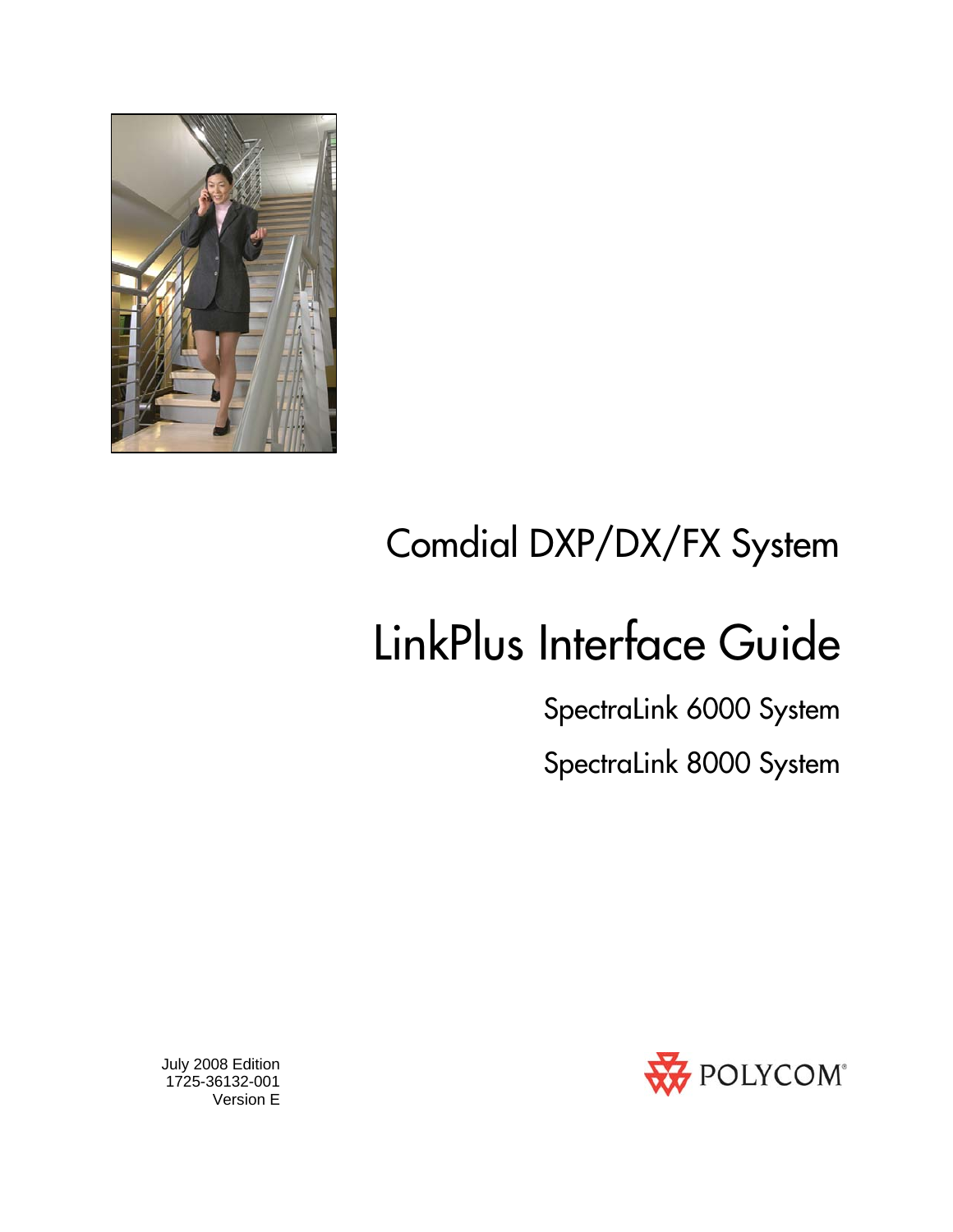#### Trademark Notice

Polycom® and the logo designs SpectraLink® LinkPlus Link NetLink SVP

Are trademarks and registered trademarks of Polycom, Inc. in the United States of America and various countries. All other trademarks used herein are the property of their respective owners.

#### Patent Information

The accompanying product is protected by one or more US and foreign patents and/or pending patent applications held by Polycom, Inc.

#### Copyright Notice

Copyright © 1998 to 2008 Polycom, Inc.

All rights reserved under the International and pan-American copyright Conventions.

No part of this manual, or the software described herein, may be reproduced or transmitted in any form or by any means, or translated into another language or format, in whole or in part, without the express written permission of Polycom, Inc.

Do not remove (or allow any third party to remove) any product identification, copyright or other notices.

Every effort has been made to ensure that the information in this document is accurate. Polycom, Inc. is not responsible for printing or clerical errors. Information in this document is subject to change without notice and does not represent a commitment on the part of Polycom, Inc.

#### **Notice**

Polycom, Inc. has prepared this document for use by Polycom personnel and customers. The drawings and specifications contained herein are the property of Polycom and shall be neither reproduced in whole or in part without the prior written approval of Polycom, nor be implied to grant any license to make, use, or sell equipment manufactured in accordance herewith.

Polycom reserves the right to make changes in specifications and other information contained in this document without prior notice, and the reader should in all cases consult Polycom to determine whether any such changes have been made.

No representation or other affirmation of fact contained in this document including but not limited to statements regarding capacity, response-time performance, suitability for use, or performance of products described herein shall be deemed to be a warranty by Polycom for any purpose, or give rise to any liability of Polycom whatsoever.

#### Contact Information

Please contact your Polycom Authorized Reseller for assistance.

Polycom, Inc. 4750 Willow Road, Pleasanton, CA 94588 [http://www.polycom.com](http://www.polycom.com/)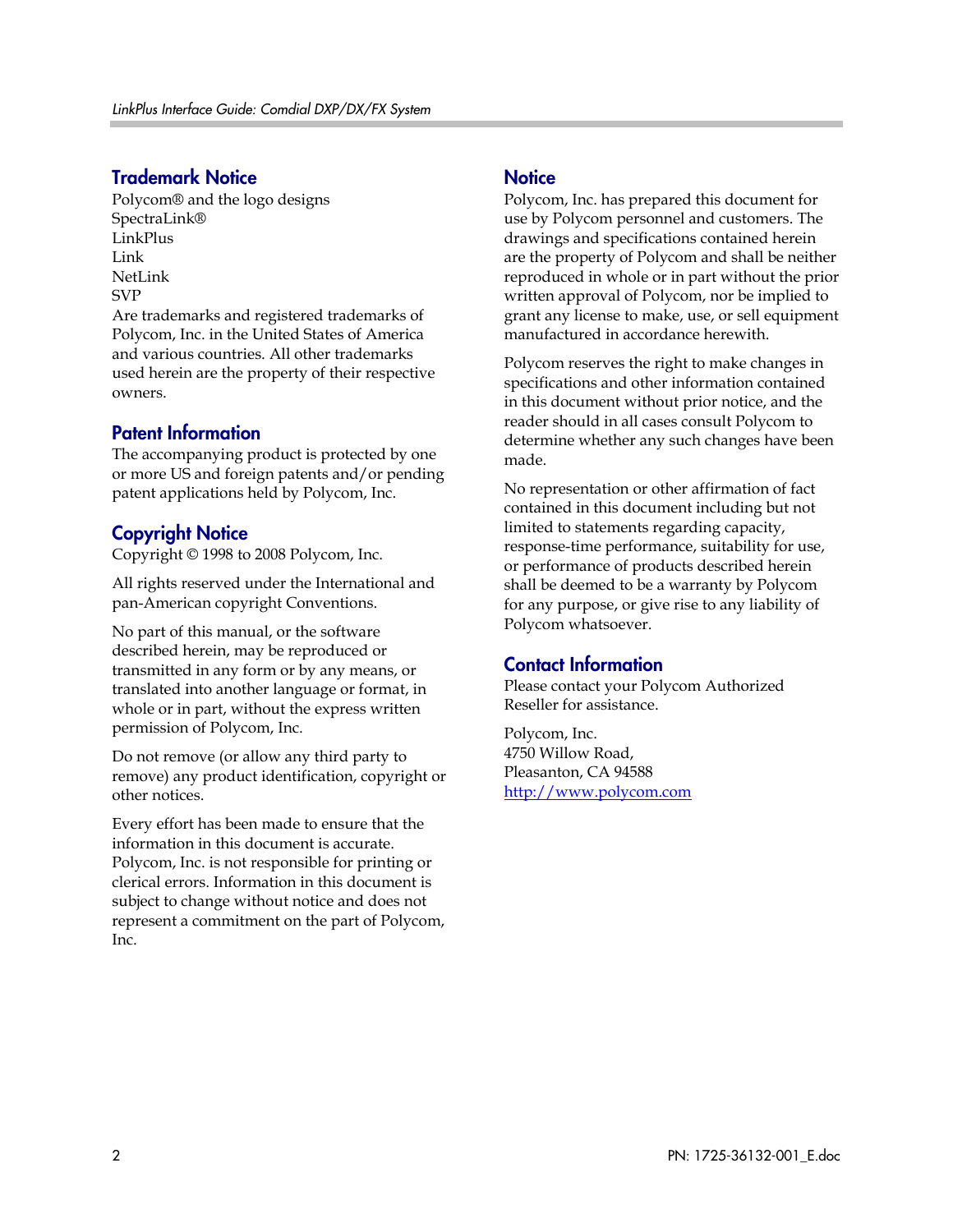# About this Guide

Polycom is the market leader in multi-cellular wireless telephone systems for the workplace. We manufacture a range of products to suit any installation. All Polycom products use our LinkPlus digital integration technology to integrate with various digital switch platforms. Using LinkPlus technology, handsets emulate digital telephone sets to deliver advanced capabilities such as multiple line appearances and LCD display features. This document explains the programming or administration required to use the host digital switch with the following Polycom products:

### SpectraLink 6000 System – SpectraLink 6300 MCU

The SpectraLink 6300 MCU supports up to 3,200 handsets and up to 1,000 Base Stations. Up to 25 shelves can be interconnected for maximum system capacity.

## SpectraLink 6000 System – SpectraLink 6100 MCU

Designed for smaller installations supporting up to 64 handsets and up to 16 Base Stations. Up to four MCU controllers can be interconnected for maximum system capacity.

## SpectraLink 8000 Telephony Gateway

The SpectraLink 8000 Telephony Gateway is a wireless telephony product that provides high quality packetized voice communications using Internet Protocol (IP).



Different models of SpectraLink Wireless Telephones vary in functional capabilities. This document covers the basic operational features of all handsets. However, certain handset or PBX features may not be supported by your emulation.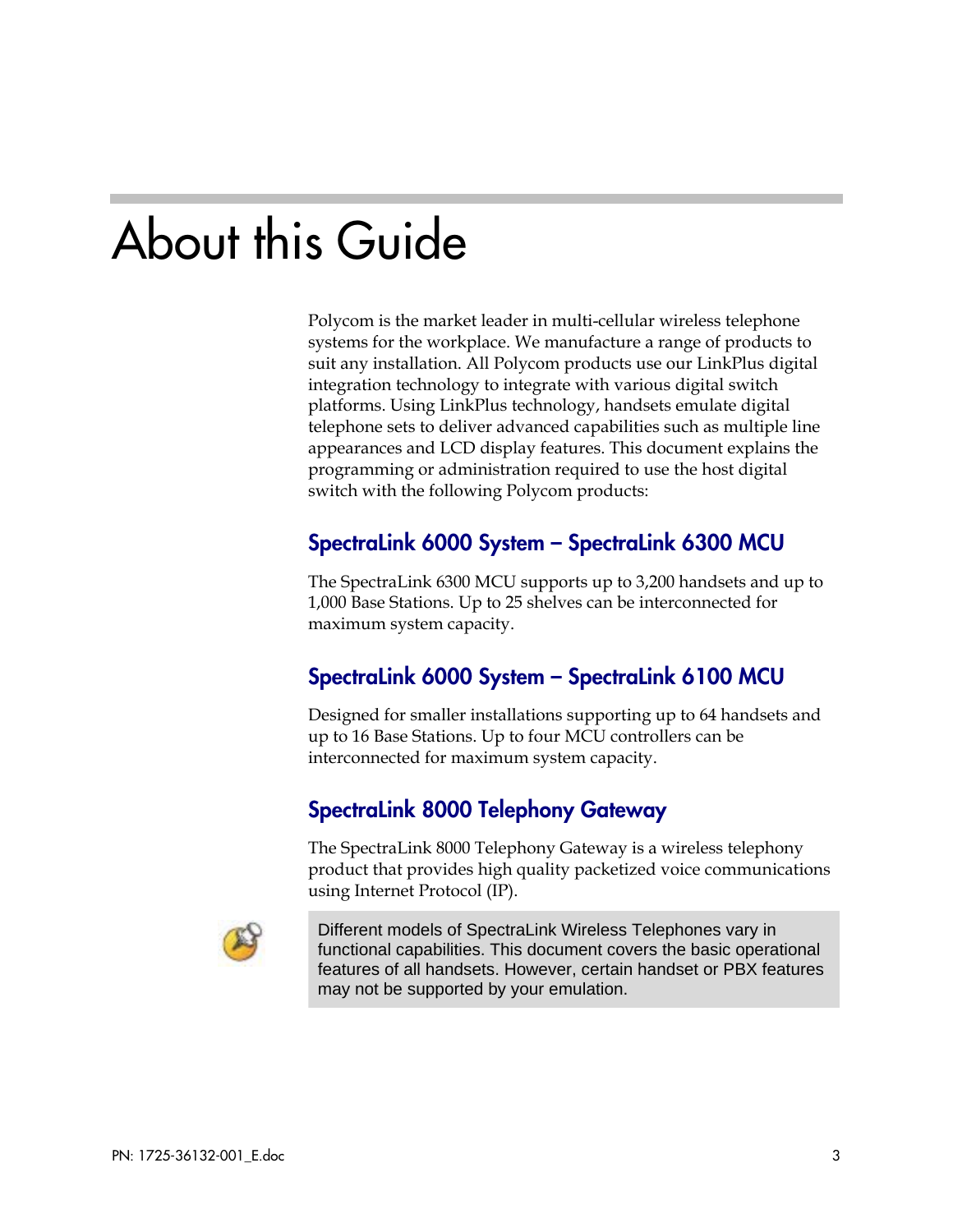# Related Documents

*SpectraLink 6300 MCU : Operator's Console* (1725-36125-001)

*SpectraLink 6100 MCU: Installation and Operation* (1725-36097-001)

*SpectraLink 6020 Wireless Telephone and Accessories User Guide*  (1725-36092-001)

Available at

[http://www.polycom.com/usa/en/support/voice/proprietary\\_wire](http://www.polycom.com/usa/en/support/voice/proprietary_wireless/proprietary_wireless.html) [less/proprietary\\_wireless.html](http://www.polycom.com/usa/en/support/voice/proprietary_wireless/proprietary_wireless.html)

*SpectraLink 8000 Telephony Gateway: Administration Guide for SRP*  (1725-36028-001)

*SpectraLink 8020/8030 Wireless Telephone and Accessories User Guide*  (1725-36023-001)

*SpectraLink e340/h340/i640 Wireless Telephone: Configuration and Administration (SRP)* (72-1065-09)

Available at <http://www.polycom.com/usa/en/support/voice/wi-fi/wi-fi.html>

*Telephone Switch Interface Matrix* (1725-36128-001)

Available at [http://www.polycom.com/usa/en/support/voice/wi](http://www.polycom.com/usa/en/support/voice/wi-fi/pbx_integration.html)[fi/pbx\\_integration.html](http://www.polycom.com/usa/en/support/voice/wi-fi/pbx_integration.html)

# Customer Support

Polycom wants you to have a successful installation. If you have questions please contact the Customer Support Hotline at (800) 775-5330. The hotline is open Monday through Friday, 6 a.m. to 6 p.m. Mountain time.

For Technical Support: [technicalsupport@polycom.com](mailto:technicalsupport@polycom.com)

For Knowledge Base: <http://www.polycom.com/usa/en/support/voice/voice.html>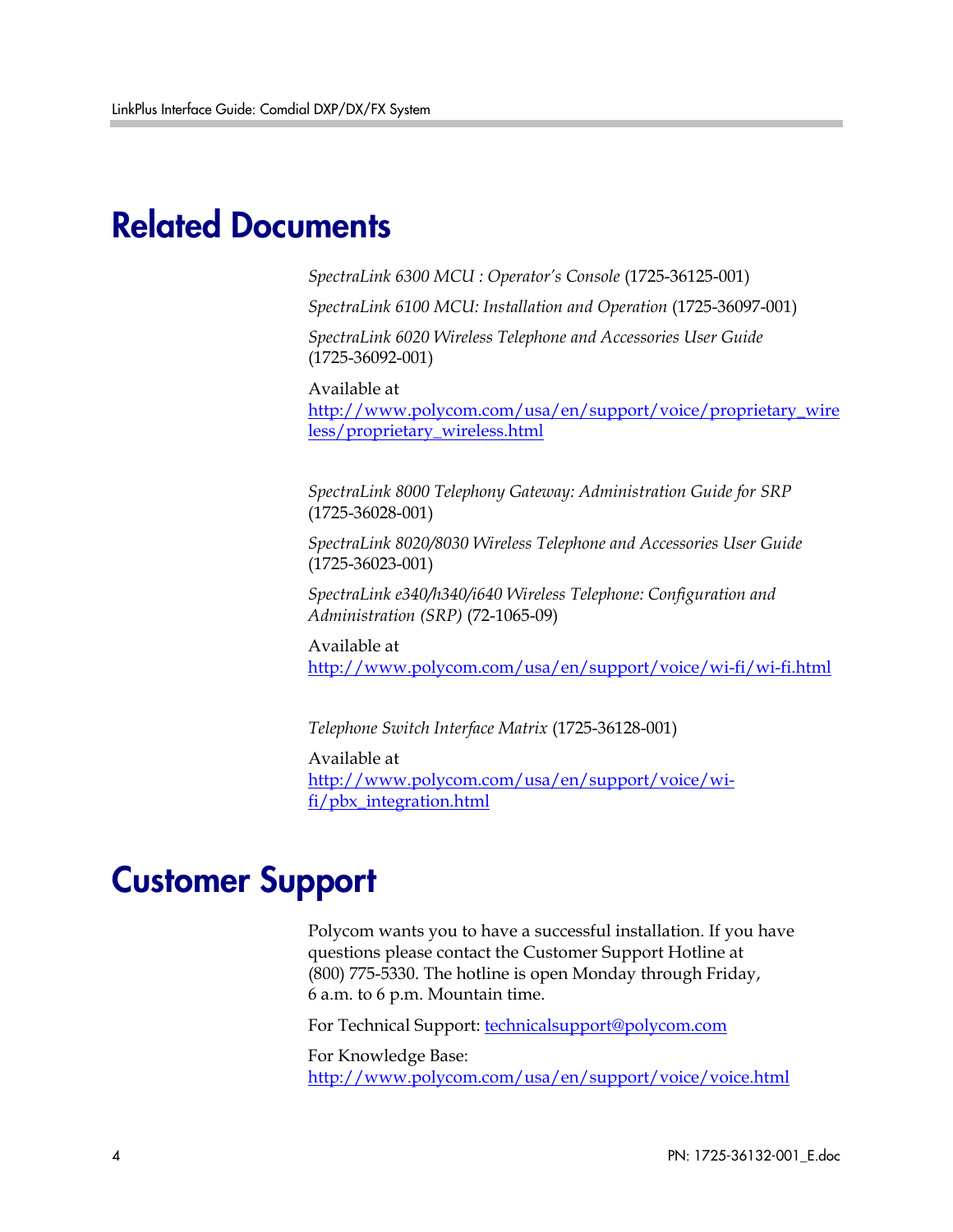# Icons and Conventions

This manual uses the following icons and conventions.



Caution! Follow these instructions carefully to avoid danger.



Note these instructions carefully.

Label This typeface indicates a key, label, or button on SpectraLink hardware.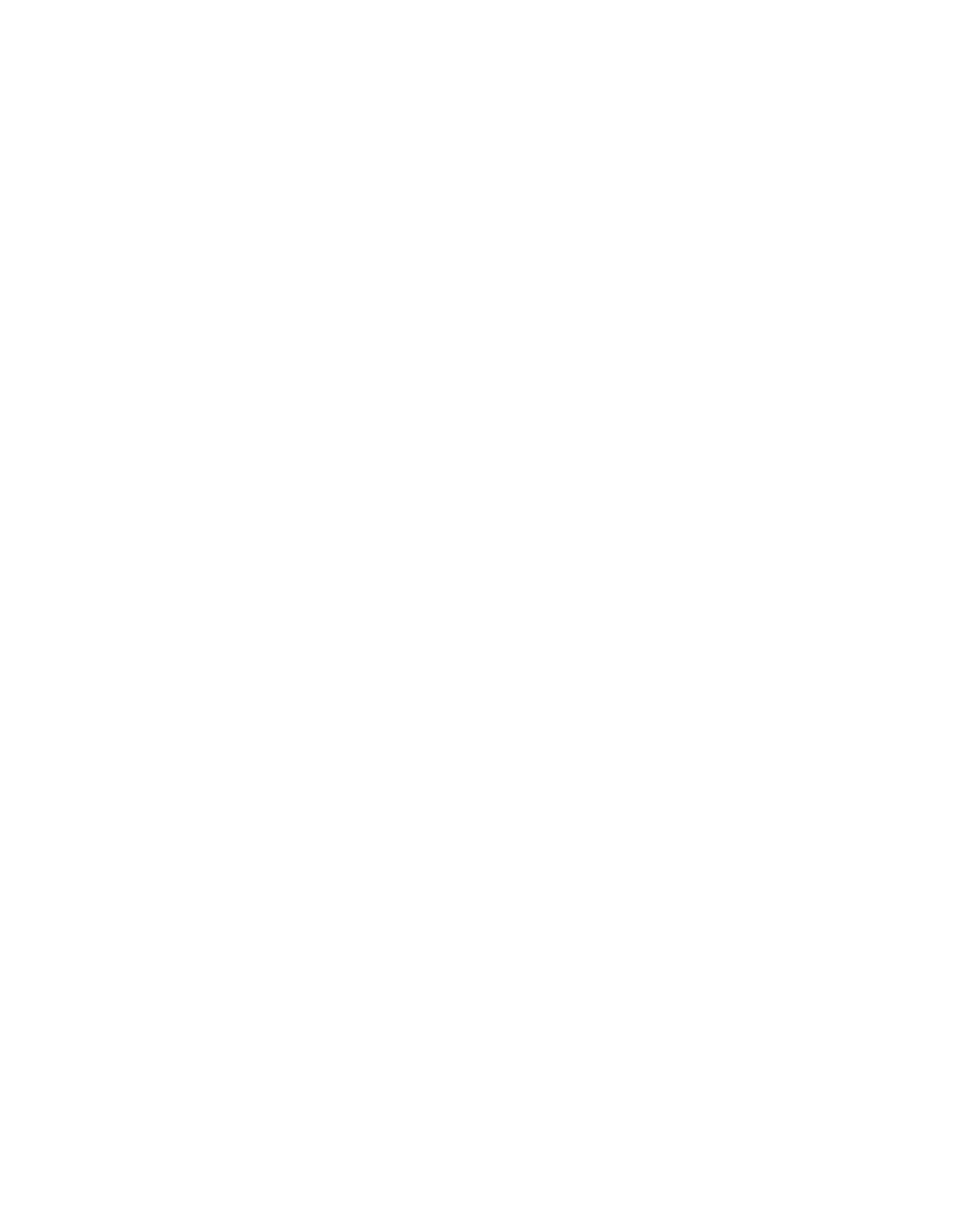# Plan the Interface

The system administrator programs the telephone system for use with the Wireless Telephone System using the normal administration terminal or procedures. Programming can be done after the handsets are registered.

Recommended programming includes assigning extension numbers to the handsets and programming features on the telephone system so they are easily accessible from the handsets.

For analog interfaces, macro codes are in the document relating to configuring the system. *See SpectraLink 6300 MCU: Operator's Console, SpectraLink 6100 MCU: Installation and Operation,* or *SpectraLink 8000 Telephony Gateway: Administration Guide for SRP.*

The following information will help the system administrator set up the SpectraLink Wireless Telephones to operate in a way that feels familiar and comfortable to users.

# Plan Programming

Digital Interface programming for the Wireless Telephone System will be faster if it is planned in advance by verifying the parameters and features on the current telephone system and wired phones. The system administrator must assign extension numbers to the handsets and plan the functions (trunk access, toll restrictions, system features, ringing options etc.) to be programmed for the handsets.

One of these scenarios concerning how the handsets are programmed should apply to this site:

- All handsets are programmed alike: All handsets will be programmed exactly the same. Depending on the capabilities of the switch, the system administrator can often program one handset and use it as a model for all other handsets.
- Groups of handsets are programmed alike: Handsets are grouped into classes that are programmed alike. Depending on the capabilities of the switch, the system administrator can program

1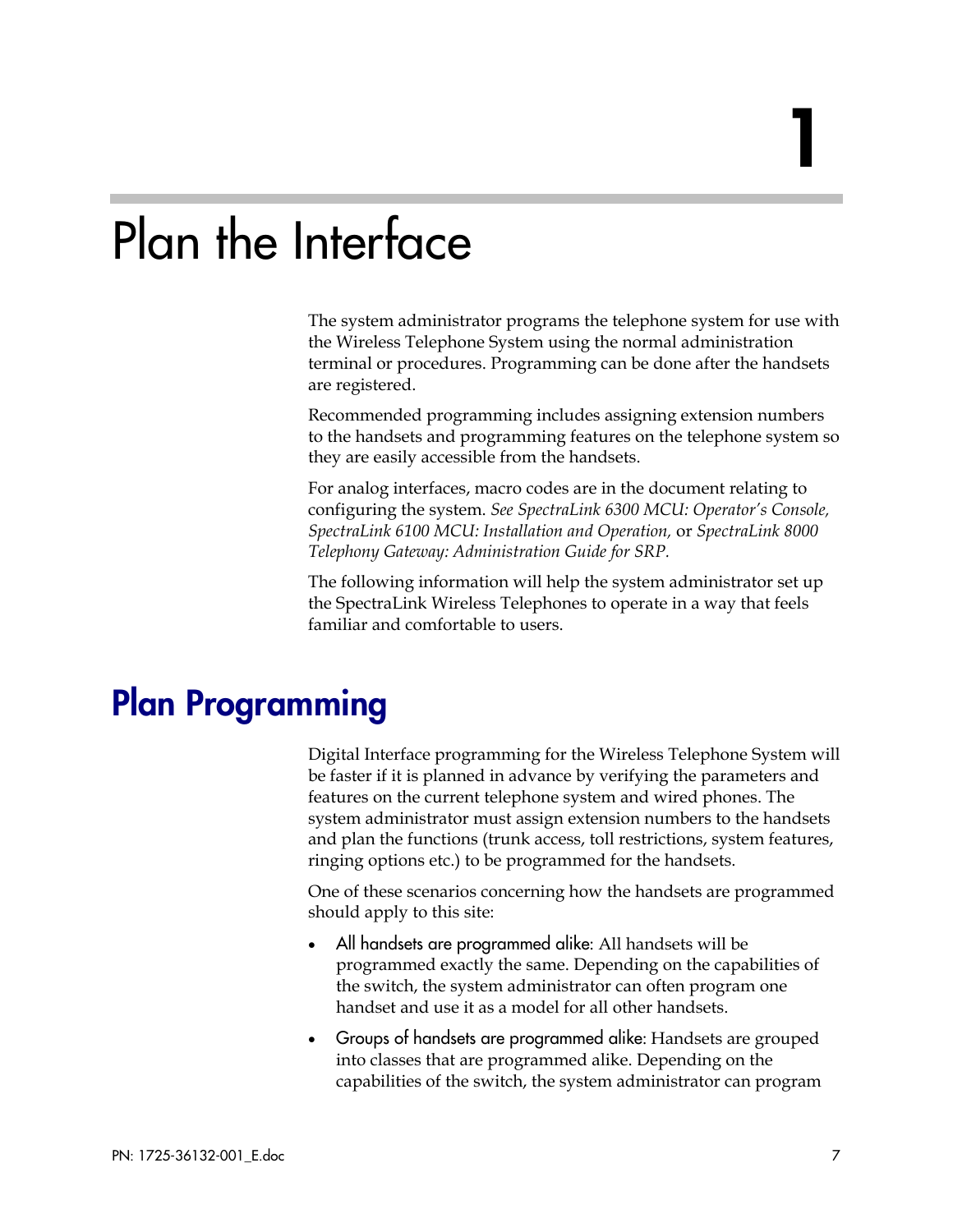"model" handsets and then use the model as a template to program the other handsets.

All handsets are different: All handsets are programmed differently, so each handset will be programmed individually.

Before installation, review the requirements and parameters of the wired telephones to plan the settings required for the handsets.

#### Toll restrictions

These determine which sets are allowed to make outside calls, and which should be restricted.

#### Line/Intercom features

These determine how lines are accessed by users. Note the settings of Idle Line Preference and Ringing Line Preference.

#### Key-mapping

The handset supports programmable buttons for telephone system features. Determine which button features, if any, should be programmed on the handsets.

#### Miscellaneous features

Note the settings for these station features so the handsets can be programmed the same way. Check whether All-Call and Zone Paging and SOHVA are used, since these features will need to be disabled on individual handsets.

If possible, identify a wired set that is programmed exactly the way the handsets should be programmed, or close to that. This set can be used to copy the programming to the new handsets.

## Assign Extension Numbers

The wire contractor should inform the system administrator which port numbers have been designated for the handsets.

The system administrator may use the *Extension Assignments Worksheet* at the end of this document to track the port numbers, extensions, users, and features assigned to handsets.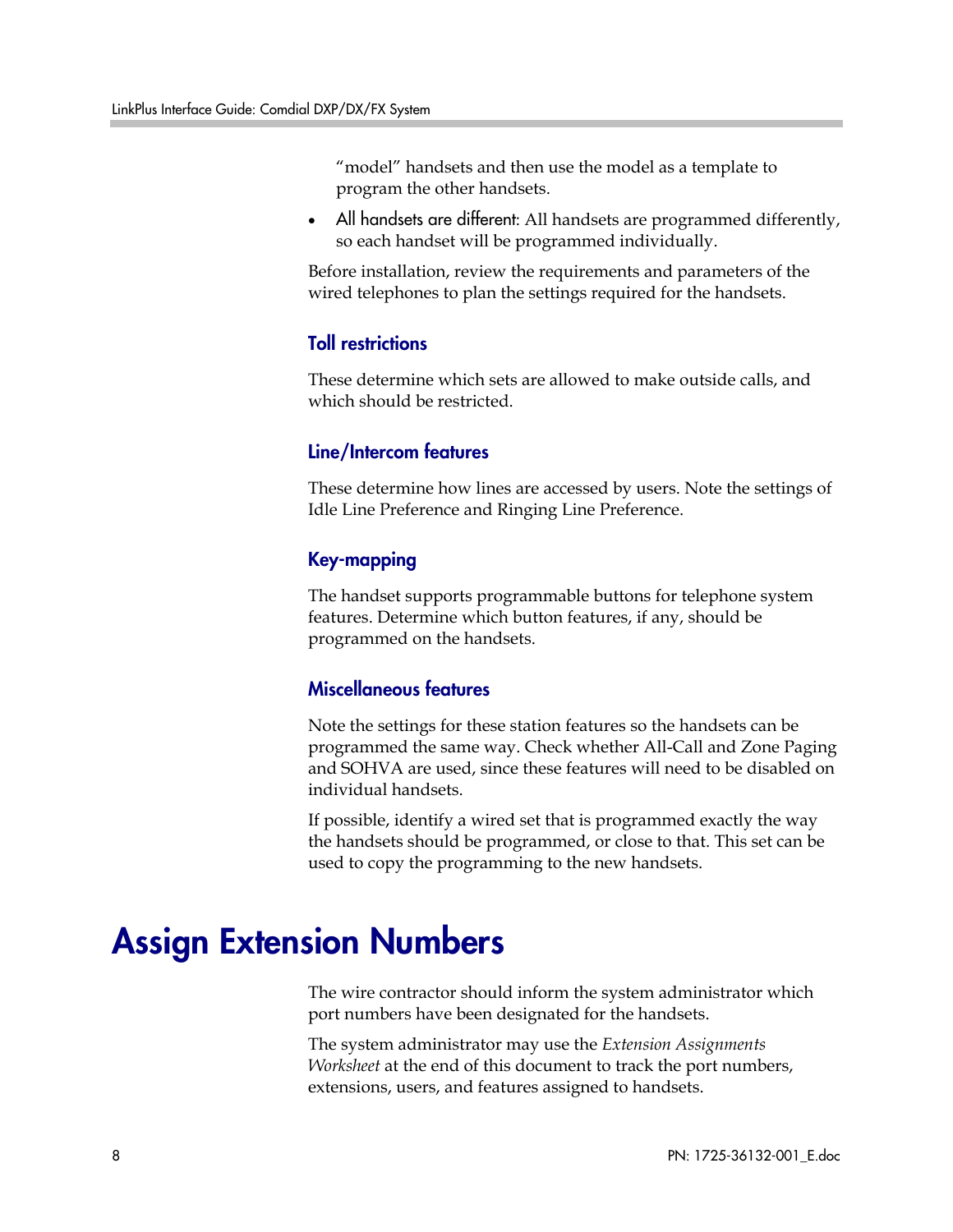# The Wireless Telephone Display

The SpectraLink Wireless Telephone will display the telephone number as it is dialed.

Certain characters may be used by the system that are not implemented in the handset. Flashing characters are not implemented on the handset, nor is rolling or scrolling of text.

Although some desksets do not have a display, any display information sent by the system will be displayed on the handset.

## Handset indicators

Line indicators are associated with line access keys. Status indicators or icons are associated with voicemail, low battery function, other functions, and service interruption. A left or right arrow is displayed when the screen can be toggled either left or right to display more characters.

When lines are programmed as shown on the key-map diagrams, the numeral icons on the handset display will be mapped to any deskset LEDs associated with the corresponding feature keys. The line icons will be displayed as follows:

| <b>Line State</b> | <b>Handset Line Status Icon State</b> |
|-------------------|---------------------------------------|
| On-hook           | Off                                   |
| Off-hook          | On)                                   |
| Ringing           | Fast flash                            |
| On hold           | Slow flash                            |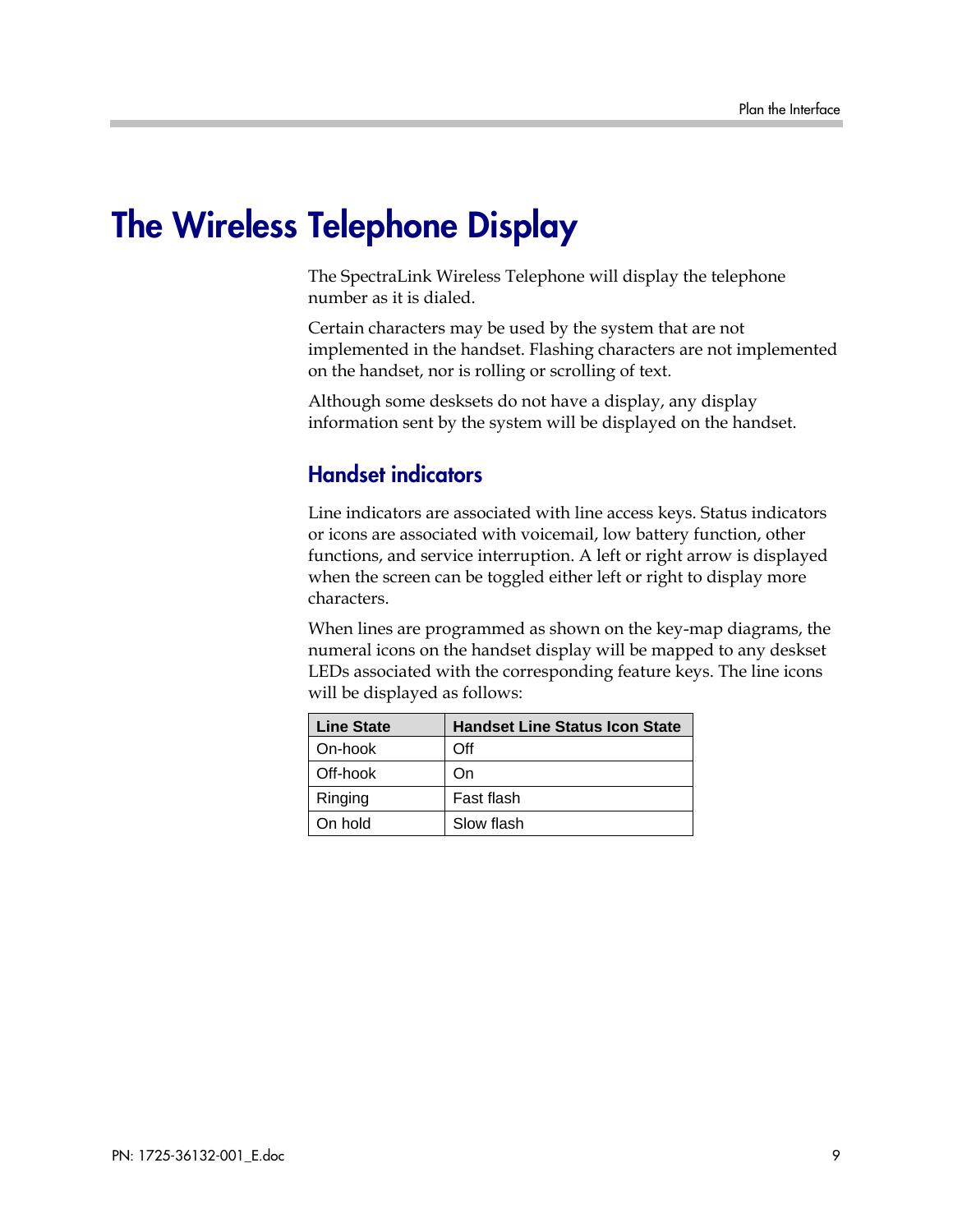## Feature Programming Requirements

When planning the interface, the following information must be taken into account:

#### Line sequences

The handset uses two types of key sequences to access PBX features and multiple lines. Line sequences are those where the user presses the LINE key and then a number key. The key-map design designates "line" keys that should be programmed for line appearance so that they correspond to line sequences on the handset.

The LINE icon on the handset will reflect activity on the corresponding deskset key. For this reason, it is recommended that line appearance keys be used only for line access. If only one line is assigned to a particular handset, leave unassigned the other designated line keys identified on the key maps. The corresponding handset  $LINE + key$ sequences will then have no function.

#### Function sequences

Function sequences are those where the handset user presses the FCN key and then a number key. Designated "function" deskset keys programmed to system features such as Transfer and Conference may have their corresponding menu items display on the handset function menu. See the key-map diagram for the function keys that are available for feature programming.

# Function Menu Programming

#### SpectraLink 6300 MCU

Note that the function menu defaults set for the handsets associated with the SpectraLink 6300 MCU can be changed via the SpectraLink Operator's Console. If the system uses softkeys, to minimize unwanted interaction between system display and the handset function menu display, configure the handset menu to include a delay of one function key. The user will then have to press **FCN** twice before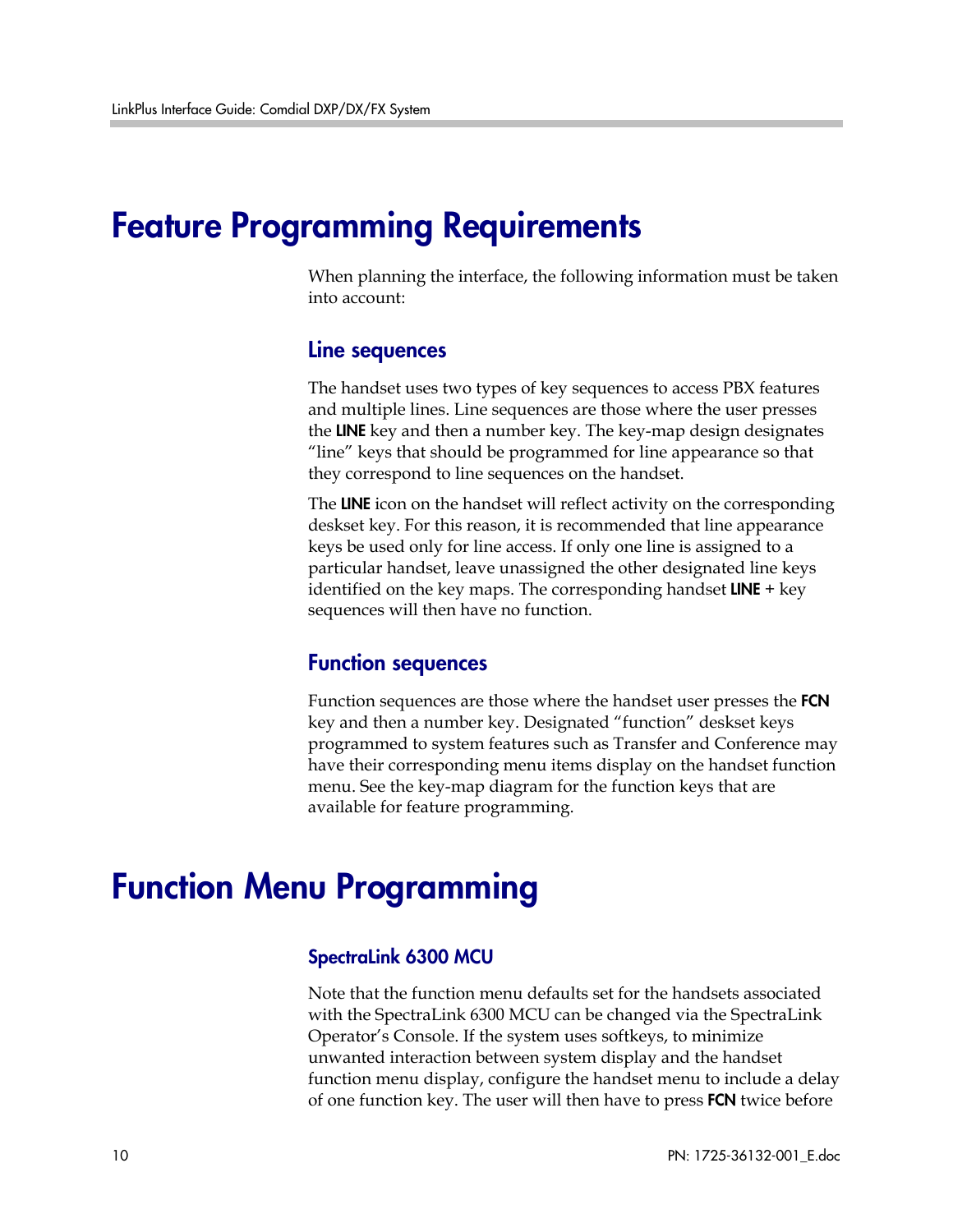the handset menu displays, allowing the first press of the **FCN** key to access softkey functions. See SpectraLink 6000 System, *SpectraLink 6300 MCU: Operator's Console* for further procedural information. Another option may be to disable the softkey menu at the system level and exclusively use the SpectraLink menu. This would remove any unwanted interaction, but might restrict the number of available features to the number of programmable keys on the handset.

#### SpectraLink 6100 MCU

For the SpectraLink 6100 MCU, the handset function menu can only be changed via remote configuration through the services of SpectraLink Customer Support.

#### SpectraLink 8000 Telephony Gateways

Menu options can be changed in the Administration Console of the SpectraLink 8000 Telephony Gateways. The Delay function is used when the PBX uses softkeys. With Delay, when the FCN key is pressed, the handset displays the features that are associated with the softkeys so that one of these features can be selected first. If Delay is programmed, pressing the **FCN** key twice will bring up the menus immediately. Under the menu programming section of the Administration console there is an option to use Delay (same as the SpectraLink 6300 MCU). See the *SpectraLink 8000 Telephony Gateway: Administration Guide for SRP* document for further details. Also refer to the same document for details on configuring the telephone switch type

#### **Hold**

The Hold feature should be programmed to the Hold key as shown on the key-map diagrams so that when the **HOLD** key or softkey is pressed on the handset, the call is placed on hold.

#### **Mute**

The handset Mute function is hard-coded to  $FCN + 1$  on the  $PTB4xx$ handset. This function sequence is recommended, but the system administrator can assign the Mute function to any available function key sequence or leave the function unassigned. The SpectraLink 6000 and SpectraLink 8020/8030 Wireless Telephones use a **Mute** softkey.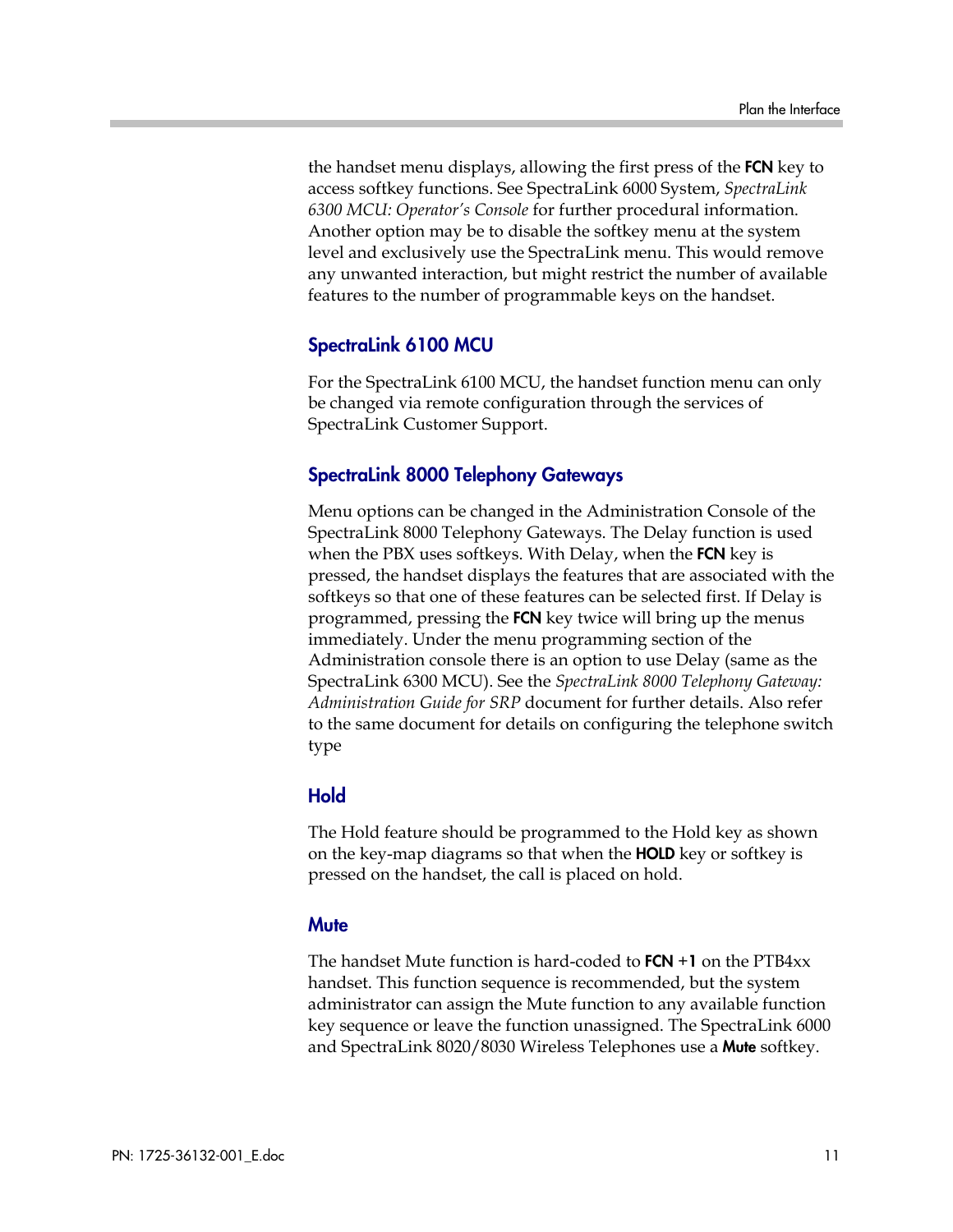#### Voicemail

The message-waiting icon on the handset is activated with the message indication of the deskset. The voicemail feature on the deskset must be assigned to the feature key as shown in the key-map diagrams. Do not assign any other feature to this key, since the associated LED is directly mapped to the message-waiting icon on the handset. This LED assignment must be used in order to support the message-waiting icon. Using this key for any other feature or for line access could cause unacceptable system performance.

### **Speakerphone**

If a handset such s the PTB 4xx has no speaker, speakerphone function and functions that require the use of the volume keys will not be made available on the handset.

#### Intercom

The Intercom button on the 8012S Impact deskset is assigned to the LINE + 9 sequence on the handset.

### Ring types

Handset ring types (soft, normal, vibrate, etc.) are programmed by the handset user and are not accessible or changeable by the system switch. Whenever possible the audible ringer on the handset will follow the cadence provided by the system switch. Call progress tones provided by the host system will be passed through to the handset.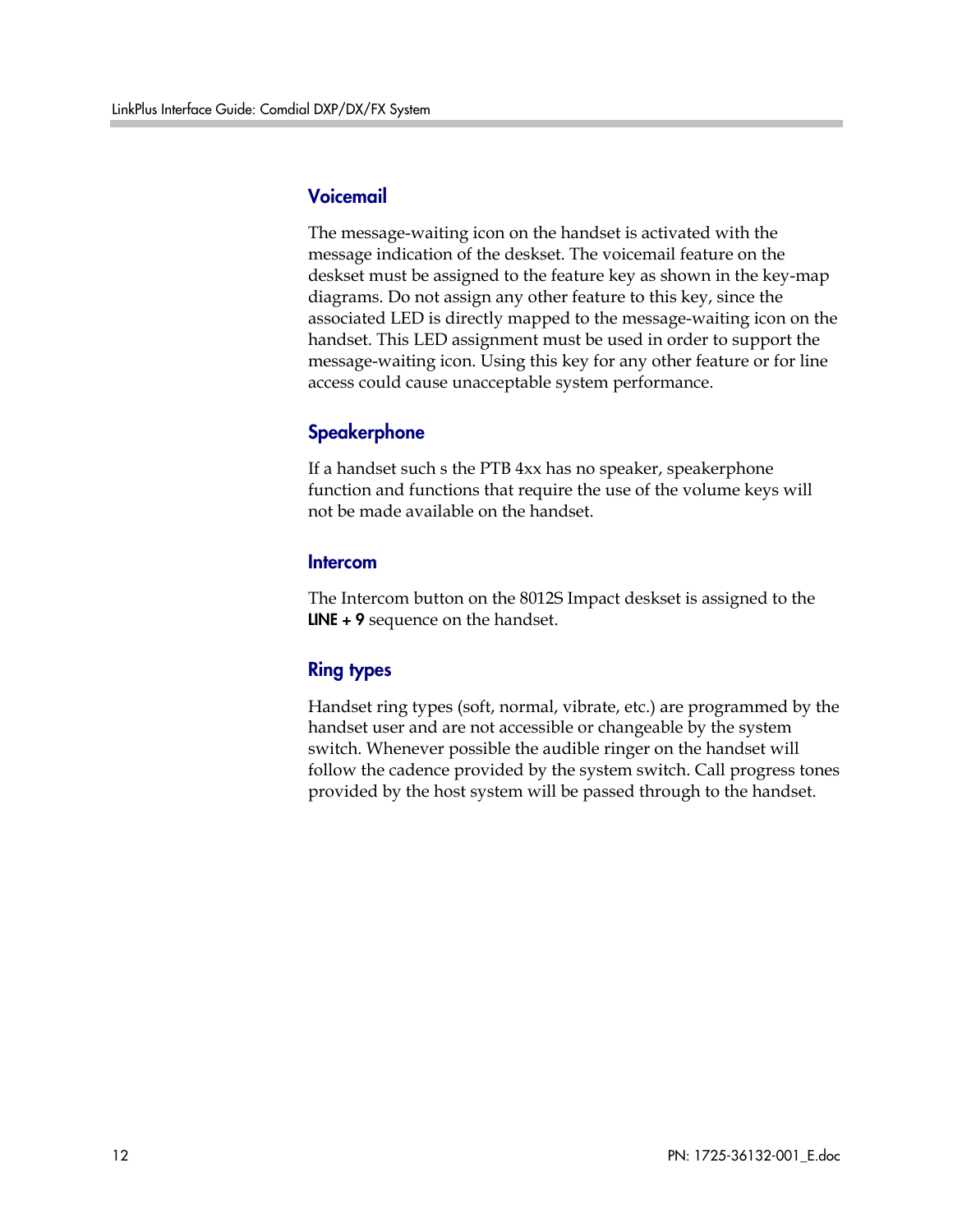# Interface Implementation

This section describes the recommended programming in order to use the SpectraLink Wireless Telephone System or SpectraLink 8000 System components with a Comdial Digital Telephone System. The procedures assume the following:

- The Comdial system is installed and operational in an approved configuration. See the *Telephone Switch Interface Matrix* document for tested configurations.
- A trained Comdial technician will be on site with the Installer to program the system.
- The SpectraLink 6000 System or SpectraLink 8000 Telephony Gateway is installed and the handsets are available for programming.

# Set the Switch Interface Type

## SpectraLink 6100 MCU

The SpectraLink 6100 Master Control Unit requires the switch interface type to be configured using the front panel buttons. The configuration procedures are detailed in the *SpectraLink 6100 MCU: Installation and Operation* document.

## SpectraLink 6300 MCU

When configuring the SpectraLink 6300 MCU, the PBX interfaces are available as sub-menu selections when defining the Interface Module type using the SpectraLink 6300 MCU Operator's Console. Refer to the *SpectraLink 6300 MCU: Operator's Console* document for details on configuring the Interface Modules.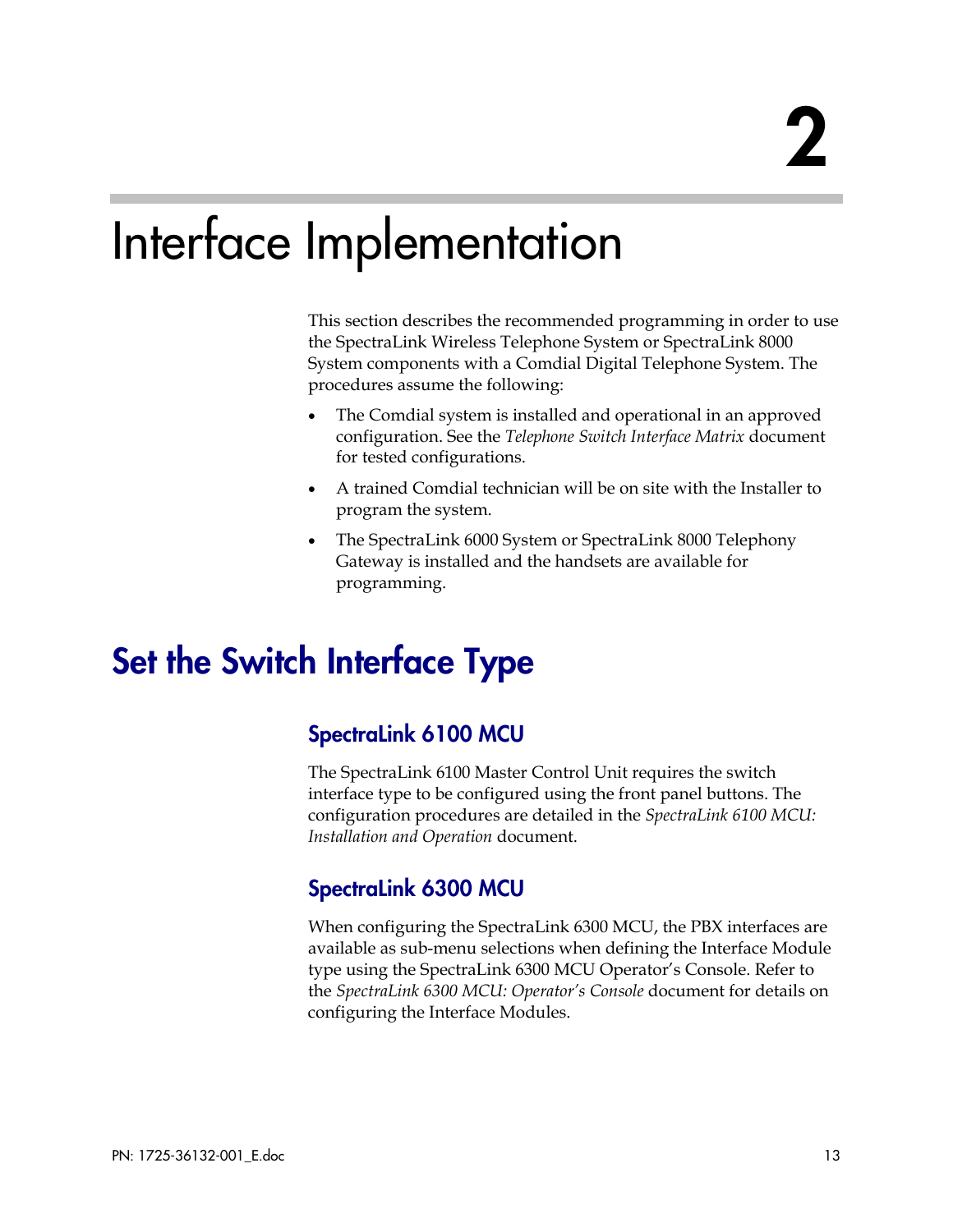### SpectraLink 8000 Telephony Gateways

Connect to the SpectraLink 8000 Telephony Gateway using the serial or modem interface. From the Main Menu, choose Gateway Configuration. Scroll to Telephone Switch Type and press enter to change this field. From the Submenu of PBX types, select Comdial. Refer to the *SpectraLink 8000 Telephony Gateway: Administration Guide for SRP* for details on configuring the Telephone Switch Type.

# Key-mapping the Handset to Emulate 8012S Functionality



Comdial 8012S Key-mapping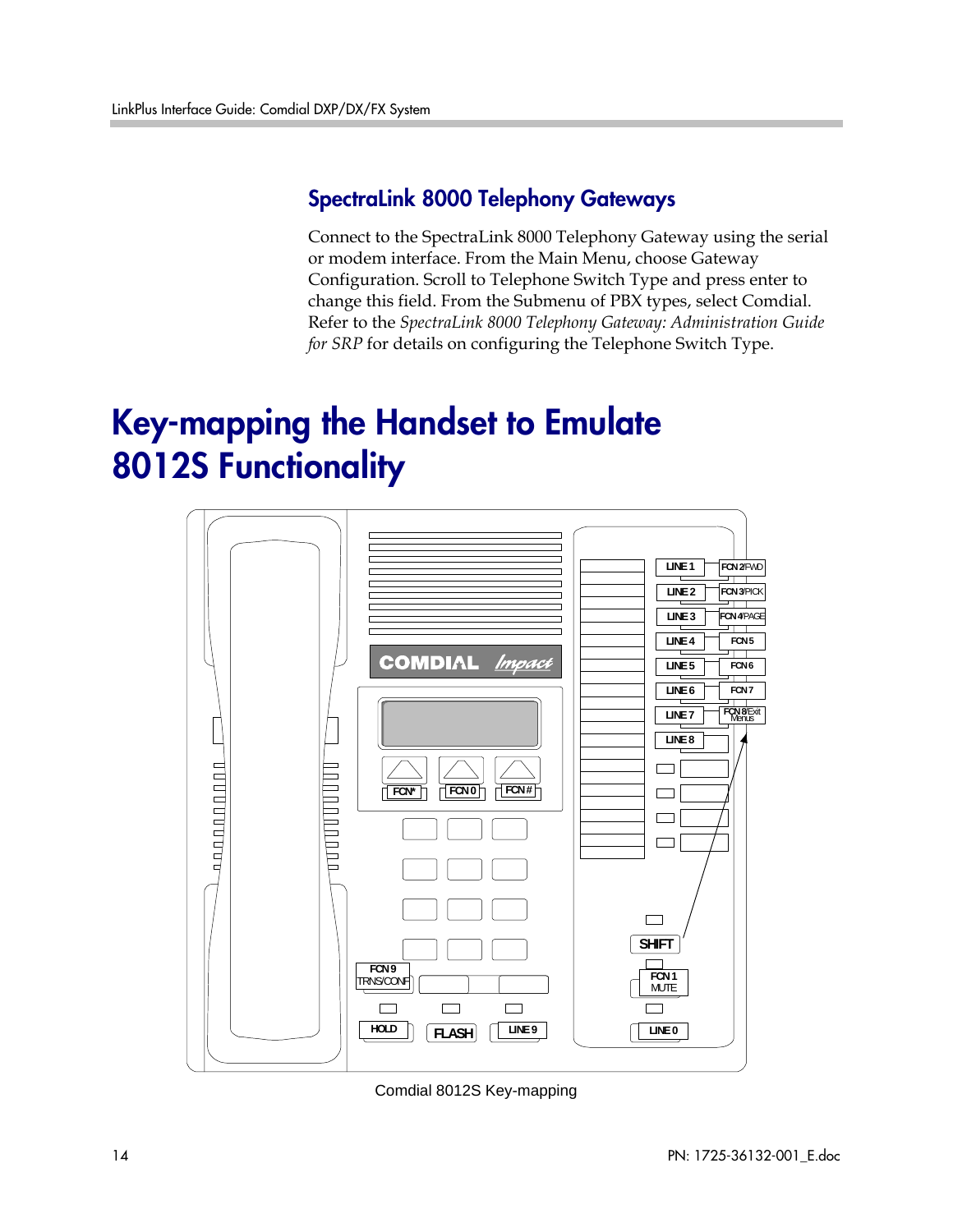The FCN [number] and LINE [number] labels represent the key sequence on the handset mapped to the corresponding key on the desk set. The SHIFT button + LINE button on the deskset is used to produce various features. These are accessed on the handset by using the **FCN** key plus the number key as shown above.

The handset function menu default settings are shown below; these may be changed as described above in *Function Menu Programming*. Some of these functions (Mute, Redial, Forward, etc.) are activated by softkeys or **FCN** menu options on the SpectraLink 6000 and SpectraLink 8020/8030 Wireless Telephones.

| $FCN + 1$ | MUTE              | $FCN + 2$ $FWD$ |                  |
|-----------|-------------------|-----------------|------------------|
| $FCN + 3$ | <b>PICK</b>       | $FCN + 4$ PAGE  |                  |
| $FCN + 8$ | <b>EXIT MENUS</b> | $FCN + 9$       | <b>TRNS/CONF</b> |

# Program Comdial

Program the Comdial for use with the SpectraLink Wireless Telephone System using a PC Terminal Emulator (VDT) or 8012S. Software versions may vary. As you program, be sure to read the menus and prompts to see that the commands correspond to the instructions.

As a precaution, the existing programming should be saved to the PC as a binary file. This can be done from system COS using Xmodem protocol.

# Program Handsets

#### Copy settings from a wired set

If possible, copy the settings from a wired telephone with similar settings and restrictions to a SpectraLink Wireless Telephone. Once this is done, you can program the options on one SpectraLink Wireless Telephone, then copy the programming to other handsets or groups of handsets.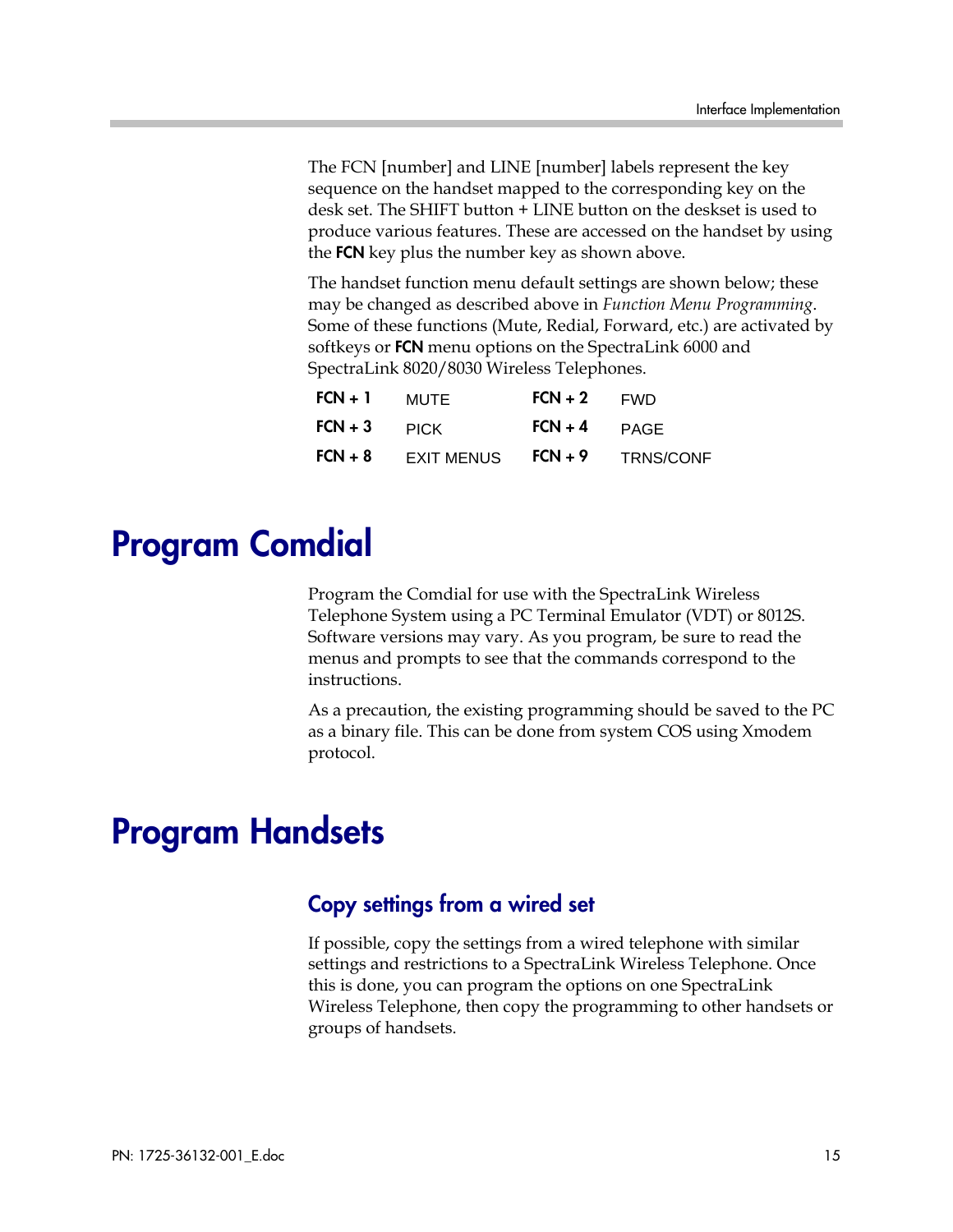### Station features for handset

Program the following features for the handsets:

- Prime Line: Selects the line that users get when they go off-hook. To give users an inside dial tone when they go off-hook, assign Intercom as Prime Line.
- Ringing Line Preference: Controls the way a station answers a ringing line. To assign outside lines to display at all handsets, but not ring at all handsets, Disable Direct Ring.
- Toll Restrictions: Control which lines are allowed to make or receive outside calls. They are programmed through a series of toll tables, which are then assigned to lines and stations. If you copied an existing wired set, Toll Restrictions will be set correctly for the handset.
- The following features should be turned off on handsets:
	- Line Intercom: Enable Voice Block
	- SOHVA: Disable
	- All Call and Zone Paging: Clear

### Programmable buttons

Program the buttons on the handset to correspond with buttons on the wired set.

## Copy programming

After the handset or phones have been programmed, copy the programming to all "like" handsets.

The installer can now test the handsets.